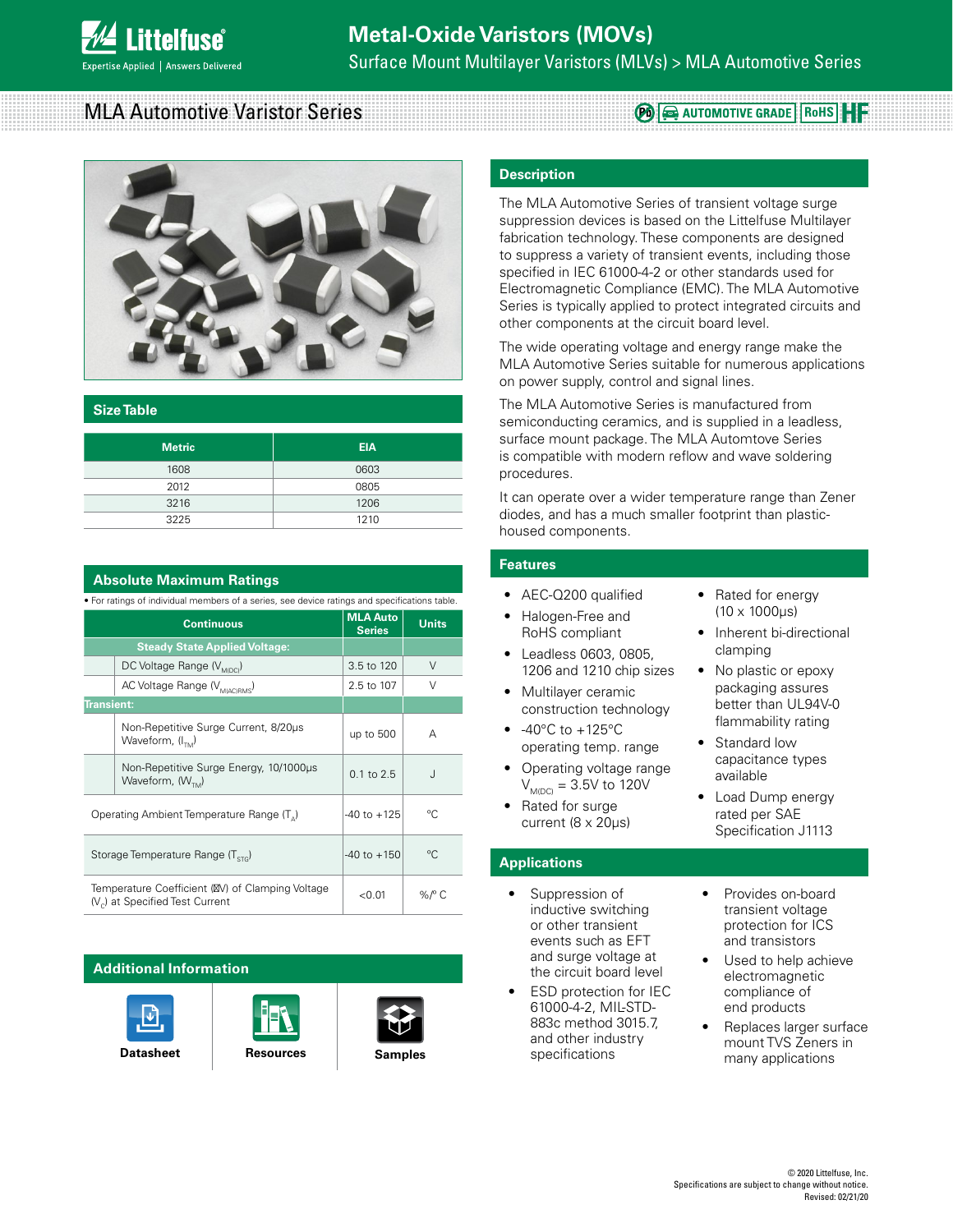

# **Metal-Oxide Varistors (MOVs)**

Surface Mount Multilayer Varistors (MLVs) > MLA Automotive Series

#### **Device Ratings and Specifications**

|                    | Maximum Ratings (125°C)                                       |                    |                                                                                           |                          |                                                             | Specifications (25°C)                                                              |                                                                                              |                                                            |                                  |                                                       |
|--------------------|---------------------------------------------------------------|--------------------|-------------------------------------------------------------------------------------------|--------------------------|-------------------------------------------------------------|------------------------------------------------------------------------------------|----------------------------------------------------------------------------------------------|------------------------------------------------------------|----------------------------------|-------------------------------------------------------|
| <b>Part Number</b> | <b>Maximum</b><br><b>Continuous</b><br><b>Working Voltage</b> |                    | Jump<br>Load<br><b>Start</b><br><b>Dump</b><br><b>Voltage</b><br><b>Energy</b><br>(5 min) |                          | <b>Maximum Non-</b><br>repetitive Surge<br>Current (8/20µs) | <b>Maximum</b><br><b>Non-repetitive</b><br><b>Surge Energy</b><br>$(10/1000\mu s)$ | <b>Maximum</b><br><b>Clamping</b><br>Voltage at 1A<br>(or as Noted)<br>(8/20 <sub>µ</sub> s) | <b>Nominal Voltage</b><br>at 1mA DC Test<br><b>Current</b> |                                  | <b>Typical</b><br><b>Capacitance at</b><br>$f = 1MHz$ |
|                    | $V_{M(DC)}$                                                   | V <sub>M(AC)</sub> | $V_{\text{JUMP}}$                                                                         | $W_{LD}$                 | $I_{TM}$                                                    | $W_{TM}$                                                                           | $V_c$                                                                                        | $\sqrt{\mathsf{V}_{\mathsf{N}(\mathsf{DC})}}$ Min          | V <sub>N(DC)</sub><br><b>Max</b> | $\mathbf{c}$                                          |
|                    | (V)                                                           | (V)                | (V)                                                                                       | (J)                      | (A)                                                         | (J)                                                                                | (V)                                                                                          | (V)                                                        | (V)                              | (pF)                                                  |
| V3.5MLA0603NHAUTO  | 3.5                                                           | 2.5                | $\overline{\phantom{a}}$                                                                  | $\overline{\phantom{a}}$ | 30                                                          | 0.100                                                                              | 13.0                                                                                         | 3.7                                                        | 7.0                              | 860                                                   |
| V3.5MLA0805NHAUTO  | 3.5                                                           | 2.5                | $\overline{\phantom{a}}$                                                                  | u.                       | 120                                                         | 0.300                                                                              | 13.0                                                                                         | 3.7                                                        | 7.0                              | 1500                                                  |
| V3.5MLA0805LNHAUTO | 3.5                                                           | 2.5                | $\overline{\phantom{m}}$                                                                  | $\sim$                   | 40                                                          | 0.100                                                                              | 13.0                                                                                         | 3.7                                                        | 7.0                              | 1080                                                  |
| V3.5MLA1206NHAUTO  | 3.5                                                           | 2.5                | ä,                                                                                        | $\sim$                   | 100                                                         | 0.300                                                                              | 13.0                                                                                         | 3.7                                                        | 7.0                              | 3000                                                  |
| V5.5MLA0603NHAUTO  | 5.5                                                           | 4.0                | $\hspace{0.05cm} -\hspace{0.05cm}$                                                        | $\overline{\phantom{a}}$ | 30                                                          | 0.100                                                                              | 17.5                                                                                         | 7.1                                                        | 9.3                              | 830                                                   |
| V5.5MLA0805NHAUTO  | 5.5                                                           | 4.0                | ä,                                                                                        | $\sim$                   | 120                                                         | 0.300                                                                              | 17.5                                                                                         | 7.1                                                        | 9.3                              | 1200                                                  |
| V5.5MLA0805LNHAUTO | 5.5                                                           | 4.0                | $\sim$                                                                                    | $\sim$                   | 40                                                          | 0.100                                                                              | 17.5                                                                                         | 7.1                                                        | 9.3                              | 400                                                   |
| V5.5MLA1206NHAUTO  | 5.5                                                           | 4.0                | $\bar{a}$                                                                                 | $\sim$                   | 150                                                         | 0.400                                                                              | 17.5                                                                                         | 7.1                                                        | 9.3                              | 2900                                                  |
| V9MLA0603NHAUTO    | 9.0                                                           | 6.5                | $\bar{a}$                                                                                 | $\sim$                   | 30                                                          | 0.100                                                                              | 25.5                                                                                         | 11.0                                                       | 16.0                             | 210                                                   |
| V9MLA0805LNHAUTO   | 9.0                                                           | 6.5                | ÷.                                                                                        | $\sim$                   | 40                                                          | 0.100                                                                              | 25.5                                                                                         | 11.0                                                       | 16.0                             | 400                                                   |
| V12MLA0805LNHAUTO  | 12.0                                                          | 9.0                | Ξ.                                                                                        |                          | 40                                                          | 0.100                                                                              | 29.0                                                                                         | 14.0                                                       | 18.5                             | 210                                                   |
| V14MLA0603NHAUTO   | 14.0                                                          | 10.0               | ÷.                                                                                        | ä,                       | 30                                                          | 0.100                                                                              | 34.5                                                                                         | 15.9                                                       | 21.5                             | 90                                                    |
| V14MLA0805NHAUTO   | 14.0                                                          | 10.0               | $\sim$                                                                                    | $\sim$                   | 120                                                         | 0.300                                                                              | 32.0                                                                                         | 15.9                                                       | 20.3                             | 560                                                   |
| V14MLA0805LNHAUTO  | 14.0                                                          | 10.0               | $\bar{a}$                                                                                 | $\sim$                   | 40                                                          | 0.100                                                                              | 32.0                                                                                         | 15.9                                                       | 20.3                             | 320                                                   |
| V14MLA1206NHAUTO   | 14.0                                                          | 10.0               | $\hspace{0.05cm} \ldots$                                                                  | ÷                        | 150                                                         | 0.400                                                                              | 32.0                                                                                         | 15.9                                                       | 20.3                             | 800                                                   |
| V18MLA0603NHAUTO   | 18.0                                                          | 14.0               | 24.5                                                                                      | 0.3                      | 30                                                          | 0.100                                                                              | 50.0                                                                                         | 22.0                                                       | 28.0                             | 120                                                   |
| V18MLA0805NHAUTO   | 18.0                                                          | 14.0               | 24.5                                                                                      | $\mathbf{1}$             | 120                                                         | 0.300                                                                              | 44.0                                                                                         | 22.0                                                       | 28.0                             | 245                                                   |
| V18MLA0805LNHAUTO  | 18.0                                                          | 14.0               | 24.5                                                                                      | 0.7                      | 40                                                          | 0.100                                                                              | 44.0                                                                                         | 22.0                                                       | 28.0                             | 180                                                   |
| V18MLA1206NHAUTO   | 18.0                                                          | 14.0               | 24.5                                                                                      | 1.5                      | 150                                                         | 0.400                                                                              | 44.0                                                                                         | 22.0                                                       | 28.0                             | 1050                                                  |
| V18MLA1210NHAUTO   | 18.0                                                          | 14.0               | 24.5                                                                                      | 3                        | 500                                                         | 2.500                                                                              | 44.0 at 2.5                                                                                  | 22.0                                                       | 28.0                             | 2500                                                  |
| V26MLA0603NHAUTO   | 26.0                                                          | 20.0               | 27.5                                                                                      | 0.4                      | 30                                                          | 0.100                                                                              | 60.0                                                                                         | 31.0                                                       | 38.0                             | 50                                                    |
| V26MLA0805NHAUTO   | 26.0                                                          | 20.0               | 27.5                                                                                      | $\mathbf{1}$             | 100                                                         | 0.300                                                                              | 60.0                                                                                         | 29.5                                                       | 38.5                             | 110                                                   |
| V26MLA0805LNHAUTO  | 26.0                                                          | 20.0               | 27.5                                                                                      | 0.7                      | 40                                                          | 0.100                                                                              | 60.0                                                                                         | 29.5                                                       | 38.5                             | 90                                                    |
| V26MLA1206NHAUTO   | 26.0                                                          | 20.0               | 27.5                                                                                      | 1.5                      | 150                                                         | 0.600                                                                              | 60.0                                                                                         | 29.5                                                       | 38.5                             | 600                                                   |
| V26MLA1210NHAUTO   | 26.0                                                          | 20.0               | 27.5                                                                                      | $\overline{3}$           | 300                                                         | 1.200                                                                              | 60.0 at 2.5                                                                                  | 29.5                                                       | 38.5                             | 1260                                                  |
| V30MLA0603NHAUTO   | 30.0                                                          | 25.0               | 29                                                                                        | 0.4                      | 30                                                          | 0.100                                                                              | 74.0                                                                                         | 37.0                                                       | 46.0                             | 45                                                    |
| V30MLA0805LNHAUTO  | 30.0                                                          | 25.0               | 29                                                                                        | 0.7                      | 30                                                          | 0.100                                                                              | 72.0                                                                                         | 37.0                                                       | 46.0                             | 80                                                    |
| V30MLA0805NHAUTO   | 30.0                                                          | 25.0               | 29                                                                                        | $\mathbf{1}$             | 80                                                          | 0.300                                                                              | 72.0                                                                                         | 37.0                                                       | 46.0                             | 100                                                   |
| V30MLA1210NHAUTO   | 30.0                                                          | 25.0               | 29                                                                                        | 3                        | 280                                                         | 1.200                                                                              | 68.0 at 2.5                                                                                  | 35.0                                                       | 43.0                             | 690                                                   |
| V30MLA1210LNHAUTO  | 30.0                                                          | 25.0               | 29                                                                                        | 3                        | 220                                                         | 0.900                                                                              | 68.0 at 2.5                                                                                  | 35.0                                                       | 43.0                             | 500                                                   |
| V33MLA1206NHAUTO   | 33.0                                                          | 26.0               | 36                                                                                        | 1.5                      | 180                                                         | 0.800                                                                              | 75.0                                                                                         | 38.0                                                       | 49.0                             | 380                                                   |
| V42MLA1206NHAUTO   | 42.0                                                          | 30.0               | 48                                                                                        | 1.5                      | 180                                                         | 0.800                                                                              | 92.0                                                                                         | 46.0                                                       | 60.0                             | 340                                                   |
| V48MLA1210NHAUTO   | 48.0                                                          | 40.0               | 48                                                                                        | 3                        | 250                                                         | 1.200                                                                              | 105.0 at 2.5                                                                                 | 54.5                                                       | 66.5                             | 400                                                   |
| V48MLA1210LNHAUTO  | 48.0                                                          | 40.0               | ä,                                                                                        | $\sim$                   | 220                                                         | 0.90                                                                               | 105.0 at 2.5                                                                                 | 54.5                                                       | 66.5                             | 320                                                   |
| V48MLA1206NHAUTO   | 48.0                                                          | 40.0               | 48                                                                                        | 1.5                      | 180                                                         | 0.90                                                                               | 100                                                                                          | 54.5                                                       | 66.5                             | 180                                                   |
| V56MLA1206NHAUTO   | 56.0                                                          | 40.0               | 48                                                                                        | 1.5                      | 180                                                         | 1.00                                                                               | 120.0                                                                                        | 61.0                                                       | 77.0                             | 150                                                   |
| V60MLA1210NHAUTO   | 60.0                                                          | 50.0               | 48                                                                                        | 3                        | 250                                                         | 1.50                                                                               | 130.0 at 2.5                                                                                 | 67.0                                                       | 83.0                             | 230                                                   |
| V68MLA1206NHAUTO   | 68.0                                                          | 50.0               | 48                                                                                        | 1.5                      | 180                                                         | 1.00                                                                               | 140.0                                                                                        | 76.0                                                       | 90.0                             | 130                                                   |
| V85MLA1210NHAUTO   | 85.0                                                          | 67.0               | 48                                                                                        | 3                        | 150                                                         | 2.50                                                                               | 180.0 at 2.5                                                                                 | 95.0                                                       | 115.0                            | 160                                                   |
| V120MLA1210NHAUTO  | 120.0                                                         | 107.0              | 48                                                                                        | 3                        | 125                                                         | 2.00                                                                               | 260.0 at 2.5                                                                                 | 135.0                                                      | 165.0                            | 80                                                    |

**NOTES:**<br>1. "L'suffix is a low capacitance and energy version; Contact your Littelfuse sales representative for custom capacitance requirements<br>2. "Lypical leakage at 25°C<25µA, maximum leakage 100µA at V<sub>MICI)</sub><br>3. Averag

4. Load dump :min. time of energy input 40ms, interval 60sec(the load dump time constant Td differs from the time constant of energy input; load dump rating for ISO 7637-2 pulse 5a and ISO 16750-2 Table 5A. Please contact Littelfuse.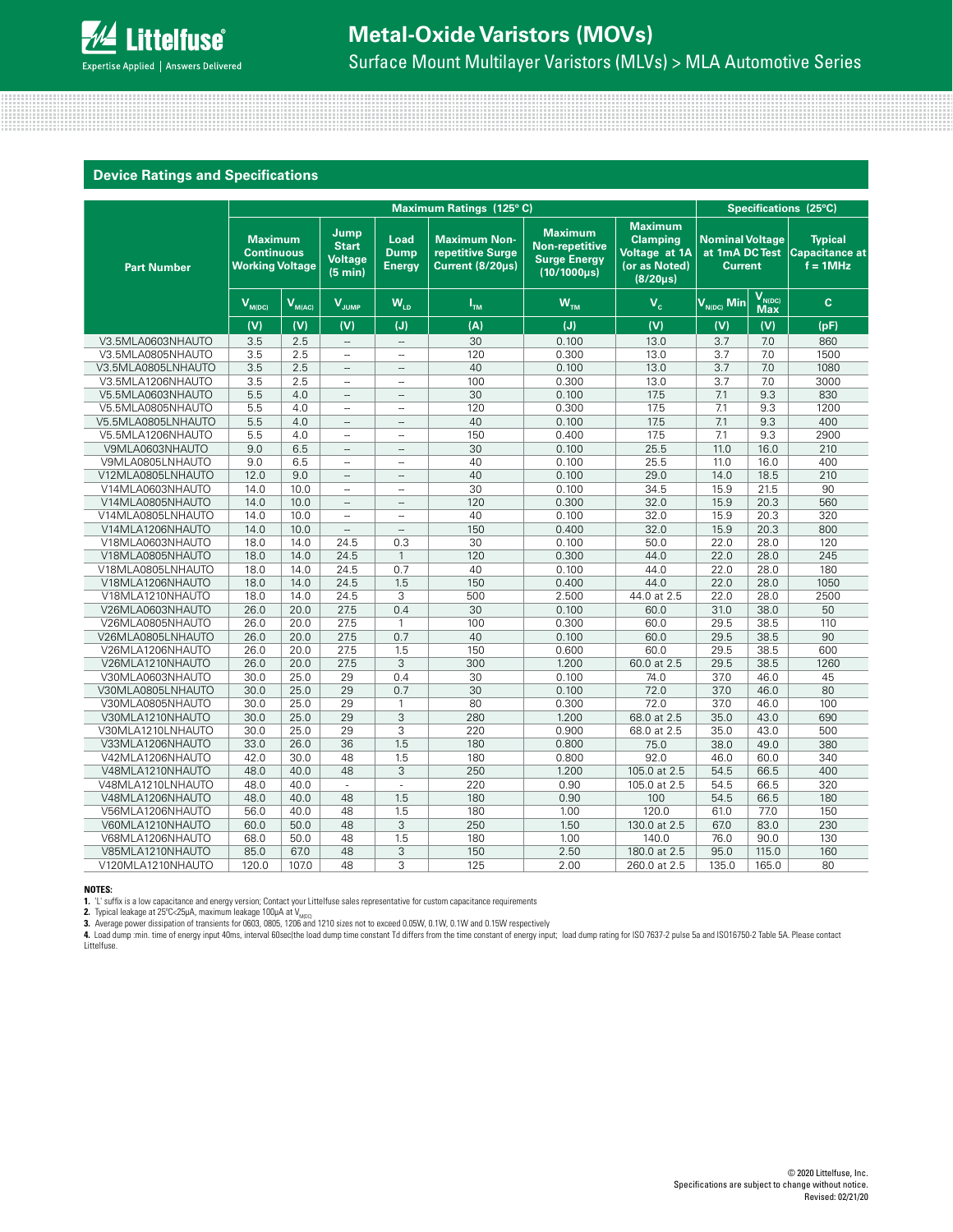#### **Peak Current and Energy Derating Curve**

When transients occur in rapid succession, the average power dissipation is the energy (watt-seconds) per pulse times the number of pulses per second. The power so developed must be within the specifications shown on the Device Ratings and Specifications Table for the specific device. For applications exceeding 125°C ambient temperature, the peak surge current and energy ratings must be derated as shown below.



#### **Peak Pulse Current Test Waveform for Clamping Voltage**



 $0<sub>1</sub>$  = Virtual Origin of Wave

- $T =$  Time from 10% to 90% of Peak
- $F = P(\infty)$  Time  $= 1.25 \times T$  $T_1$  = Rise Time = 1.25 x T

 $T_{2}$  = Decay Time

**Example** - For an 8/20 µs Current Waveform:

- 8 $\mu$ s = T<sub>1</sub> = Rise Time
- $20\mu s = T<sub>2</sub> = \text{Decay Time}$  $\frac{2}{\sqrt{2}}$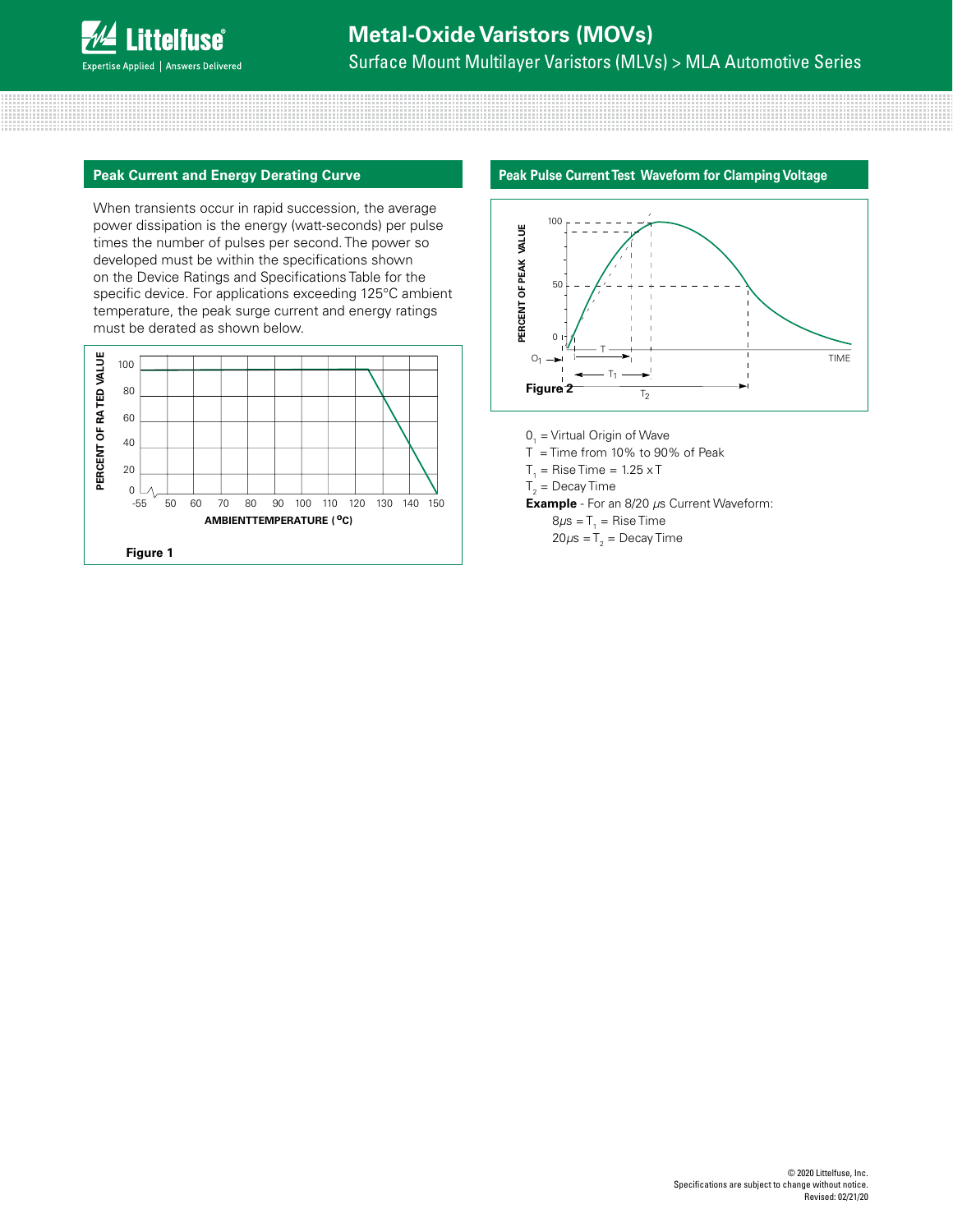**Limit V-I Characteristic for V3.5MLA0603NHAUTO to V30MLA0603NHAUTO**



#### **FIGURE X. LIMIT V-I CHARACTERISTIC FOR V3.5MLA0603NHAUTO TO V30MLA0603NHAUTO Limit V-I Characteristic for V3.5MLA0805NHAUTO to V26MLA0805NHAUTO**



### **FIGURE X. LIMIT V-I CHARACTERISTIC FOR V3.5MLA0805LNHAUTO TO V30MLA0805LNHAUTO Limit V-I Characteristic for V18MLA1210NHAUTO to V48MLA1210NHAUTO**



**Limit V-I Characteristic for V3.5MLA0805LNHAUTO to V30MLA0805LNHAUTO**



#### **FIGURE X. LIMIT V-I CHARACTERISTIC FOR V3.5MLA0805LNHAUTO TO V30MLA0805LNHAUTO Limit V-I Characteristic for V3.5MLA1206NHAUTO to V42MLA1206NHAUTO**

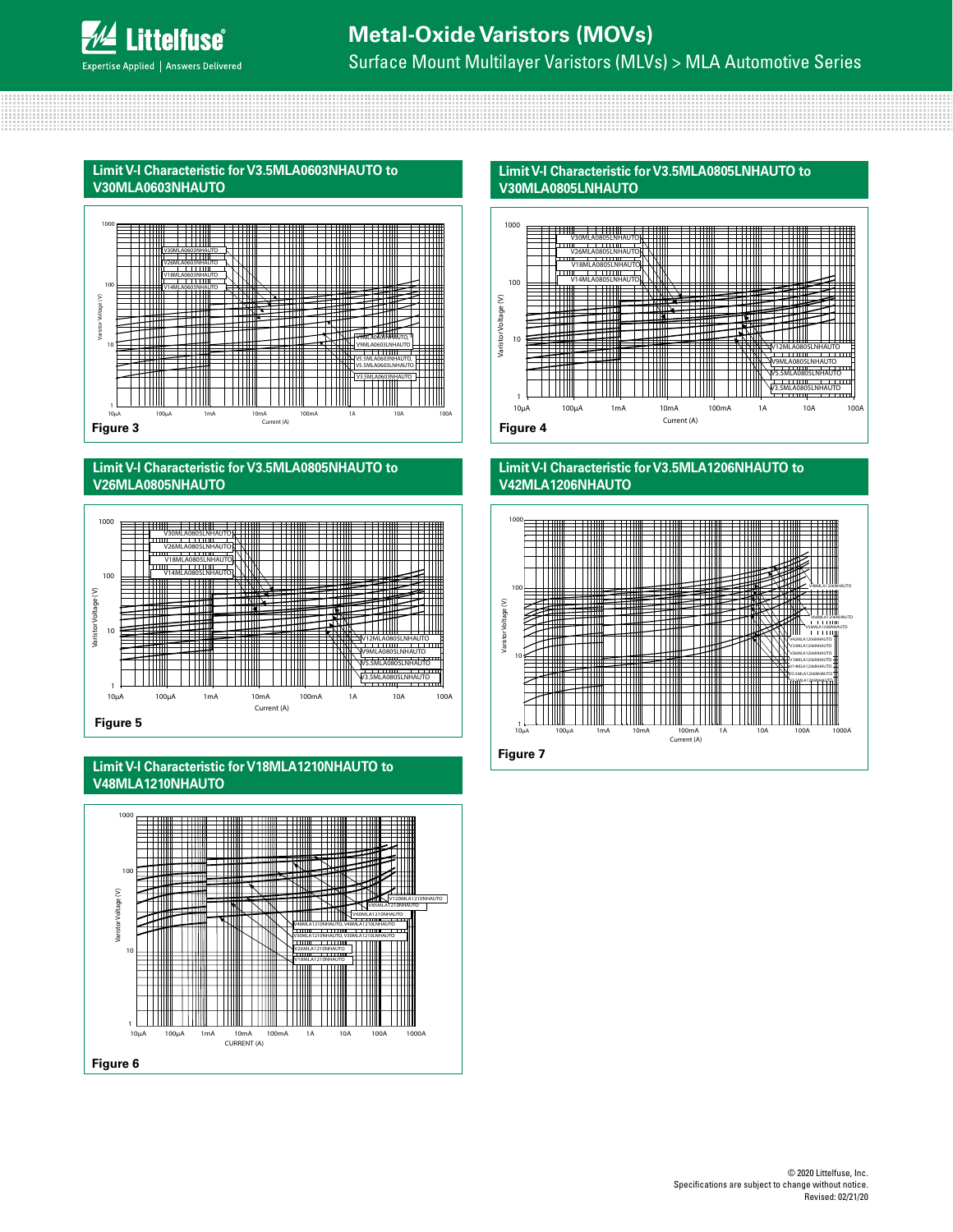#### **Device Characteristics**

At low current levels, the V-I curve of the multilayer transient voltage suppressor approaches a linear (ohmic) relationship and shows a temperature dependent effect. At or below the maximum working voltage, the suppressor is in a high resistance modex (approaching 10 $\Omega$  at its maximum rated working voltage). Leakage currents at maximum rated voltage are below 100*µ*A, typically 25*µ*A.



#### **Speed of Response**

The Multilayer Suppressor is a leadless device. Its response time is not limited by the parasitic lead inductances found in other surface mount packages. The response time of the  $Z_{N}O$  dielectric material is less than 1ns and the MLA Automotive Series can clamp very fast dV/dT events such as ESD. Additionally, in "real world" applications, the associated circuit wiring is often the greatest factor effecting speed of response. Therefore, transient suppressor placement within a circuit can be considered important in certain instances.



#### **Clamping Voltage Over Temperature (V<sub>c</sub> at 10A)**



#### **Energy Absorption/Peak Current Capability**

Energy dissipated within the MLA Automotive Series is calculated by multiplying the clamping voltage, transient current and transient duration. An important advantage of the multilayer is its interdigitated electrode construction within the mass of dielectric material. This results in excellent current distribution and the peak temperature per energy absorbed is very low. The matrix of semiconducting grains combine to absorb and distribute transient energy (heat) (see Speed of Response). This dramatically reduces peak temperature; thermal stresses and enhances device reliability.

As a measure of the device capability in energy and peak current handling, the V26MLA1206 part was tested with multiple pulses at its peak current rating (150A, 8/20*µ*s). At the end of the test,10,000 pulses later, the device voltage characteristics are still well within specification.

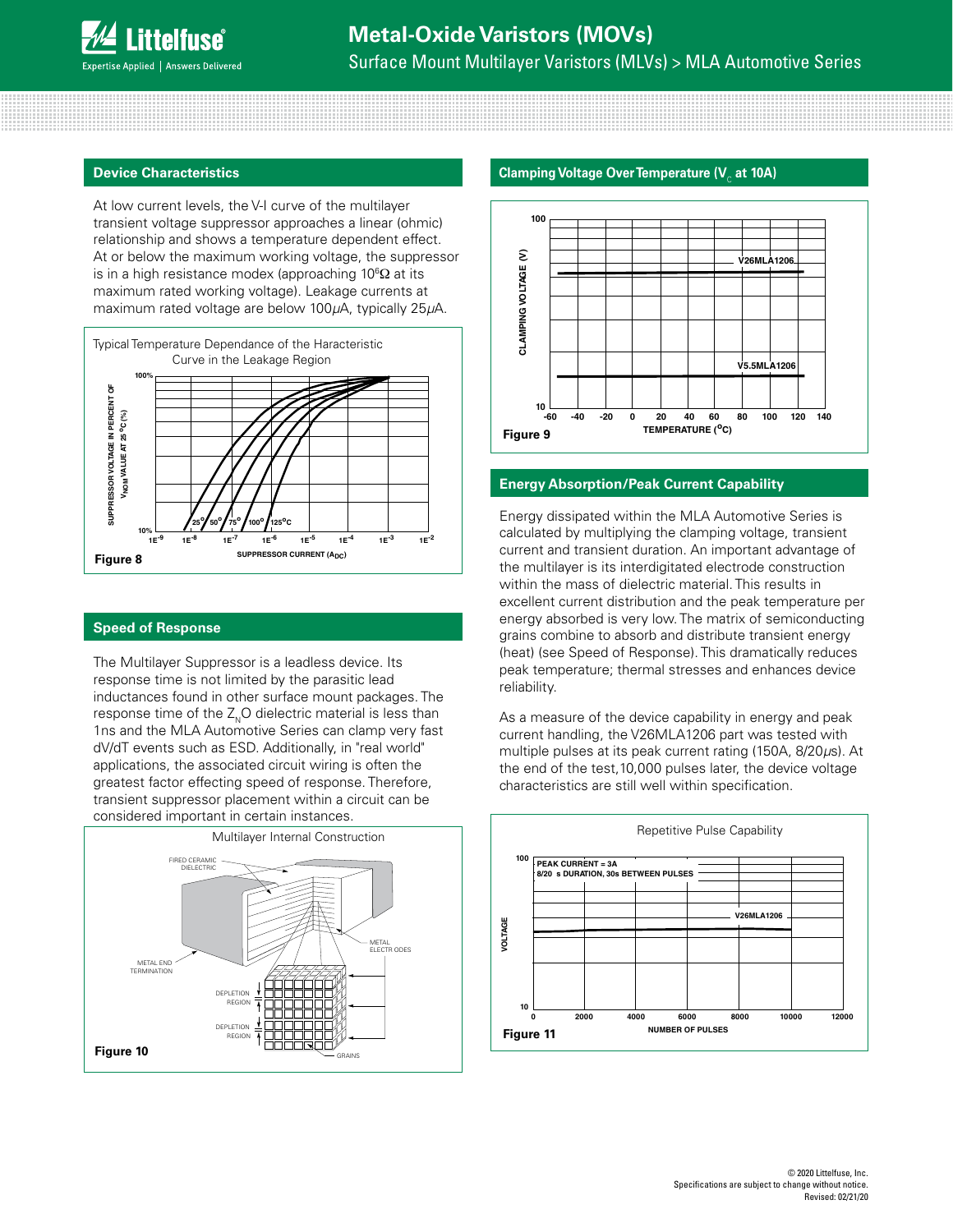#### **Lead (Pb) Soldering Recommendations**

The principal techniques used for the soldering of components in surface mount technology are IR Re-flow and Wave soldering. Typical profiles are shown on the right.

The recommended solder for the MLA Automotive Series suppressor is a 62/36/2 (Sn/Pb/Ag), 60/40 (Sn/Pb) or 63/37 (Sn/Pb). Littelfuse also recommends an RMA solder flux.

Wave soldering is the most strenuous of the processes. To avoid the possibility of generating stresses due to thermal shock, a preheat stage in the soldering process is recommended, and the peak temperature of the solder process should be rigidly controlled.

When using a reflow process, care should be taken to ensure that the MLA Automotive Series chip is not subjected to a thermal gradient steeper than 4 degrees per second; the ideal gradient being 2 degrees per second. During the soldering process, preheating to within 100 degrees of the solder's peak temperature is essential to minimize thermal shock.

Once the soldering process has been completed, it is still necessary to ensure that any further thermal shocks are avoided. One possible cause of thermal shock is hot printed circuit boards being removed from the solder process and subjected to cleaning solvents at room temperature. The boards must be allowed to cool gradually to less than 50º C before cleaning.

#### **Lead–free (Pb-free) Soldering Recommendations**

Littelfuse offers the Nickel Barrier Termination option (see "N" suffix in Part Numbering System for ordering) for the optimum Lead–free solder performance, consisting of a Matte Tin outer surface plated on Nickel underlayer, plated on Silver base metal.

The preferred solder is 96.5/3.0/0.5 (SnAgCu) with an RMA flux, but there is a wide selection of pastes and fluxes available with which the Nickel Barrier parts should be compatible.

The reflow profile must be constrained by the maximums in the Lead–free Reflow Profile. For Lead–free wave soldering, the Wave Solder Profile still applies.

Note: the Lead–free paste, flux and profile were used for evaluation purposes by Littelfuse, based upon industry standards and practices. There are multiple choices of all three available, it is advised that the customer explores the optimum combination for their process as processes vary considerably from site to site.

#### **Reflow Solder Profile**



## **FIGURE 14. REFLOW SOLDER PROFILE Wave Solder Profile**



#### **Lead–free Re-flow Solder Profile**

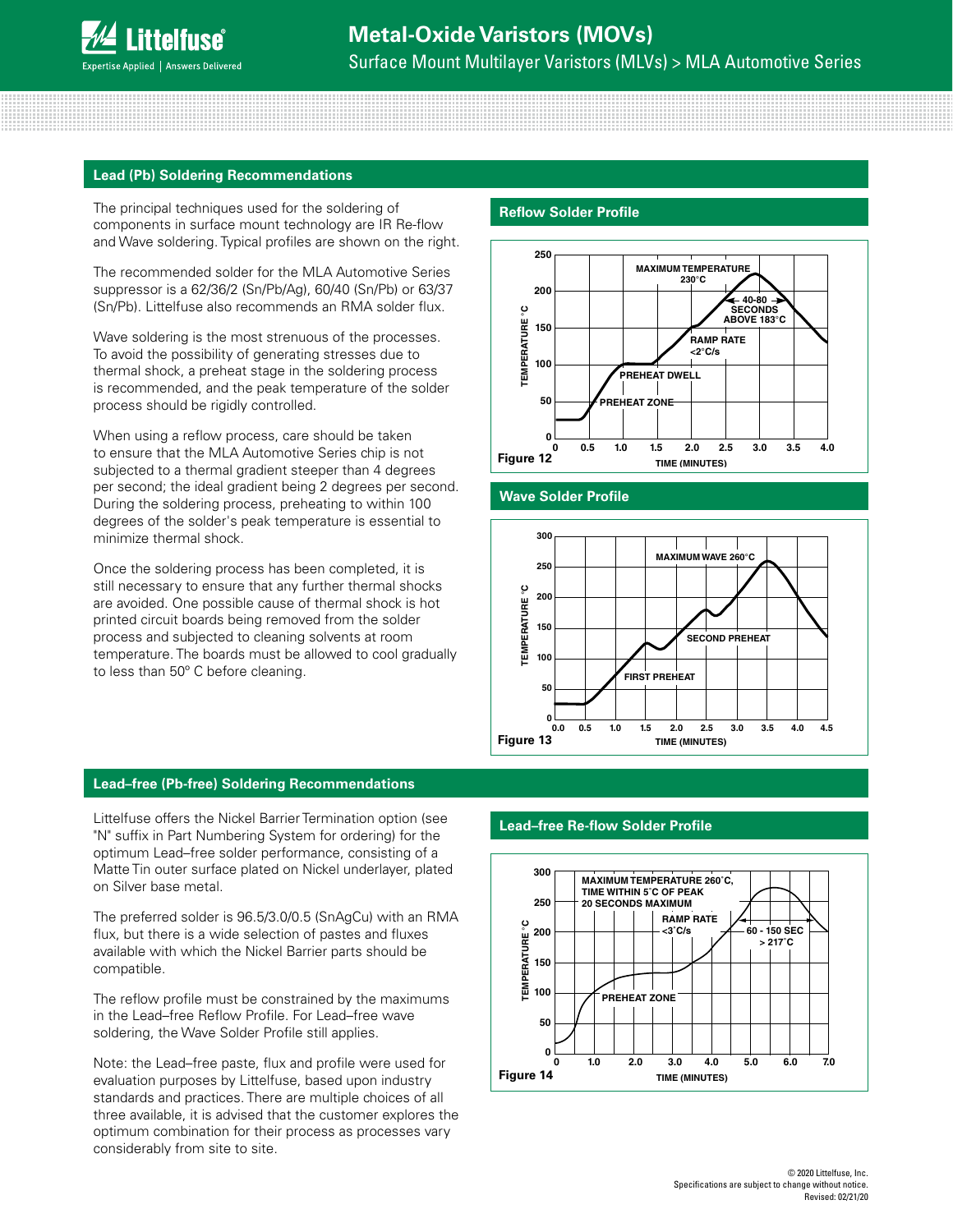

CHIP LAYOUT DIMENSIONS

**E**

**W**

**D**

**L**

#### **Product Dimensions (mm)**



**NOTE** : Avoid metal runs in this area, parts not recommended for use in applications using Silver (Ag) epoxy paste.

| <b>Dimension</b> | <b>1210 Size</b>   |                   | <b>1206 Size</b> |                   | <b>0805 Size</b>  |                   | 0603 Size           |                   |
|------------------|--------------------|-------------------|------------------|-------------------|-------------------|-------------------|---------------------|-------------------|
|                  | <b>IN</b>          | <b>MM</b>         | IN               | <b>MM</b>         | <b>IN</b>         | <b>MM</b>         | <b>IN</b>           | <b>MM</b>         |
| A                | 0.160              | 4.06              | 0.160            | 4.06              | 0.120             | 3.05              | 0.100               | 2.54              |
| B                | 0.100              | 2.54              | 0.065            | 1.65              | 0.050             | 1.27              | 0.030               | 0.76              |
| C                | 0.040              | 1.02              | 0.040            | 1.02              | 0.040             | 1.02              | 0.035               | 0.89              |
| $D$ (max.)       | 0.113              | 2.87              | 0.071            | 1.80              | 0.043             | 1.10              | 0.040               | 1.00 <sub>1</sub> |
| E                | $0.020 - +0.010$   | $0.50 - +0.25$    | $0.020 - +0.010$ | $0.50 - +0.25$    | $0.020 - + 0.010$ | $0.50 - + 0.25$   | $0.015 - 40.008$    | $0.4 - 1 + 0.20$  |
|                  | $0.125 - +0.012$   | $3.20 - +0.30$    | $0.125 - +0.012$ | $3.20 - (+0.30)$  | $0.079 - +0.008$  | $2.01 - 1 + 0.20$ | $0.063 - 1 + 0.006$ | $1.6 - +0.15$     |
| W                | $0.100 - (+0.012)$ | $2.54 - 1 + 0.30$ | $0.060 - +0.011$ | $1.60 - 1 + 0.28$ | $0.049 - 40.008$  | $1.25 - 1 + 0.20$ | $0.032 - 40.060$    | $0.8 - 1 + 0.15$  |

#### **Part Numbering System**



| Packaging*         |                              |  |  |  |  |  |
|--------------------|------------------------------|--|--|--|--|--|
|                    | <b>Quantity</b>              |  |  |  |  |  |
| <b>Device Size</b> | 7" Inch Reel<br>("H" Option) |  |  |  |  |  |
| 1210               | 2,000                        |  |  |  |  |  |
| 1206               | 2,500                        |  |  |  |  |  |
| 0805               | 2,500                        |  |  |  |  |  |
| 0603               | 2,500                        |  |  |  |  |  |

\*(Packaging) It is recommended that parts be kept in the sealed bag provided and that parts be used as soon as possible when removed from bags.